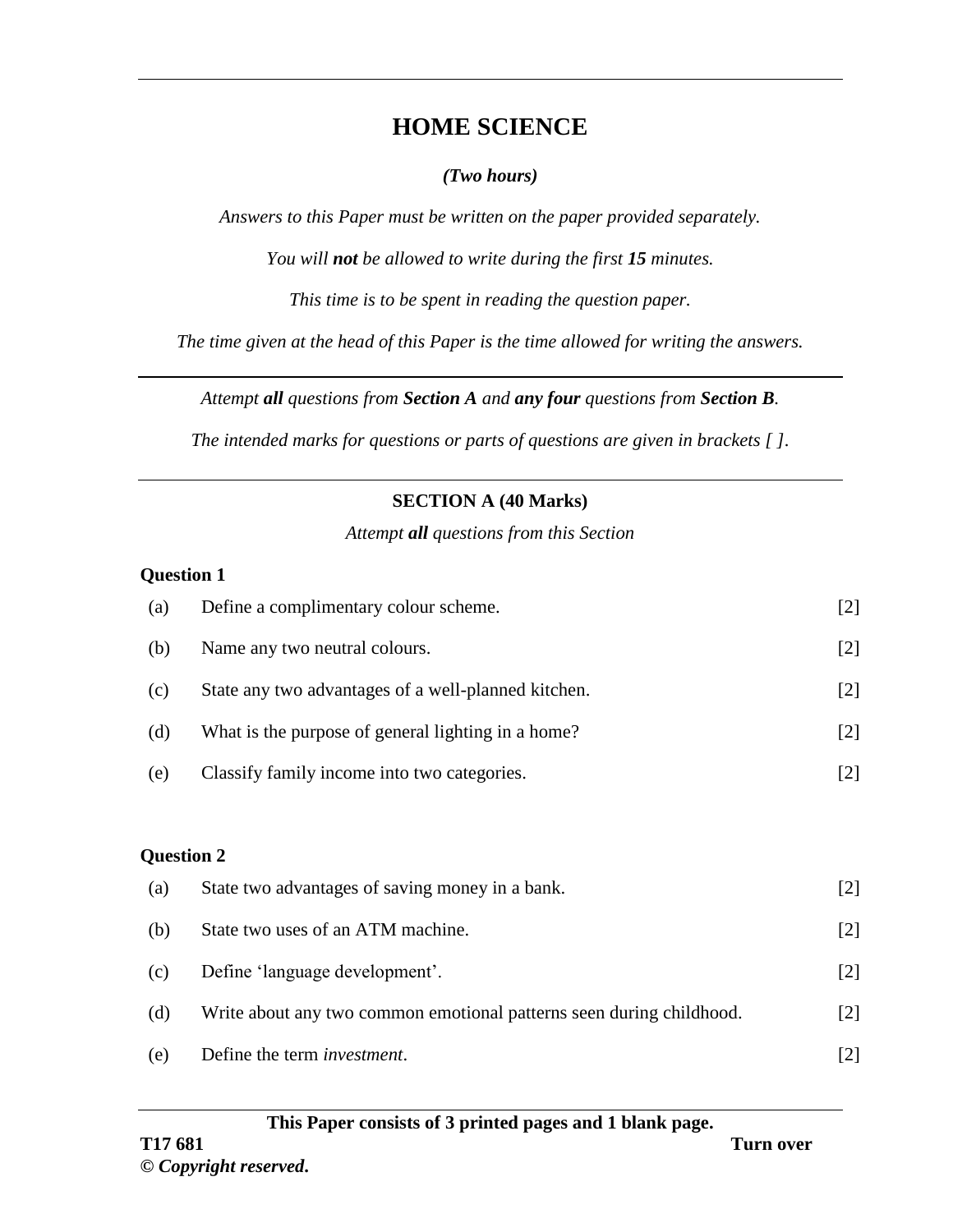## **Question 3**

| (a) | State any two characteristics of a balanced diet.                  | [2]               |
|-----|--------------------------------------------------------------------|-------------------|
| (b) | Mention the importance of 'dietary fiber' for the elderly.         | $\lceil 2 \rceil$ |
| (c) | What are the changes in food due to freezing?                      | $\lceil 2 \rceil$ |
| (d) | Name any two common skin problems seen during adolescence.         | $\lceil 2 \rceil$ |
| (e) | State any two common causes of family conflict during adolescence. |                   |

## **Question 4**

| (a) | What are the uses of optical brighteners in laundry?                 | [2]               |
|-----|----------------------------------------------------------------------|-------------------|
| (b) | Mention any two reasons for boiling cotton clothes during laundry.   | $[2]$             |
| (c) | State any two unfair practices carried out by traders in the market. | $[2]$             |
| (d) | Write about any two important consumer rights.                       | $\lceil 2 \rceil$ |
| (e) | Mention the adulterants used to contaminate the following:           | $[2]$             |
|     |                                                                      |                   |

- (i) Mustard oil
- (ii) Bengal gram

#### **SECTION B (60 Marks)**

#### *Attempt any four questions from this Section*

## **Question 5**

Interior decoration expresses the personality of the home maker.

In this context discuss the following:

| (a) | Five work centers of a kitchen.                        | 15 I |
|-----|--------------------------------------------------------|------|
| (b) | Causes of glare from a light source.                   | [5]  |
| (c) | Factors affecting the selection of carpets for a room. |      |